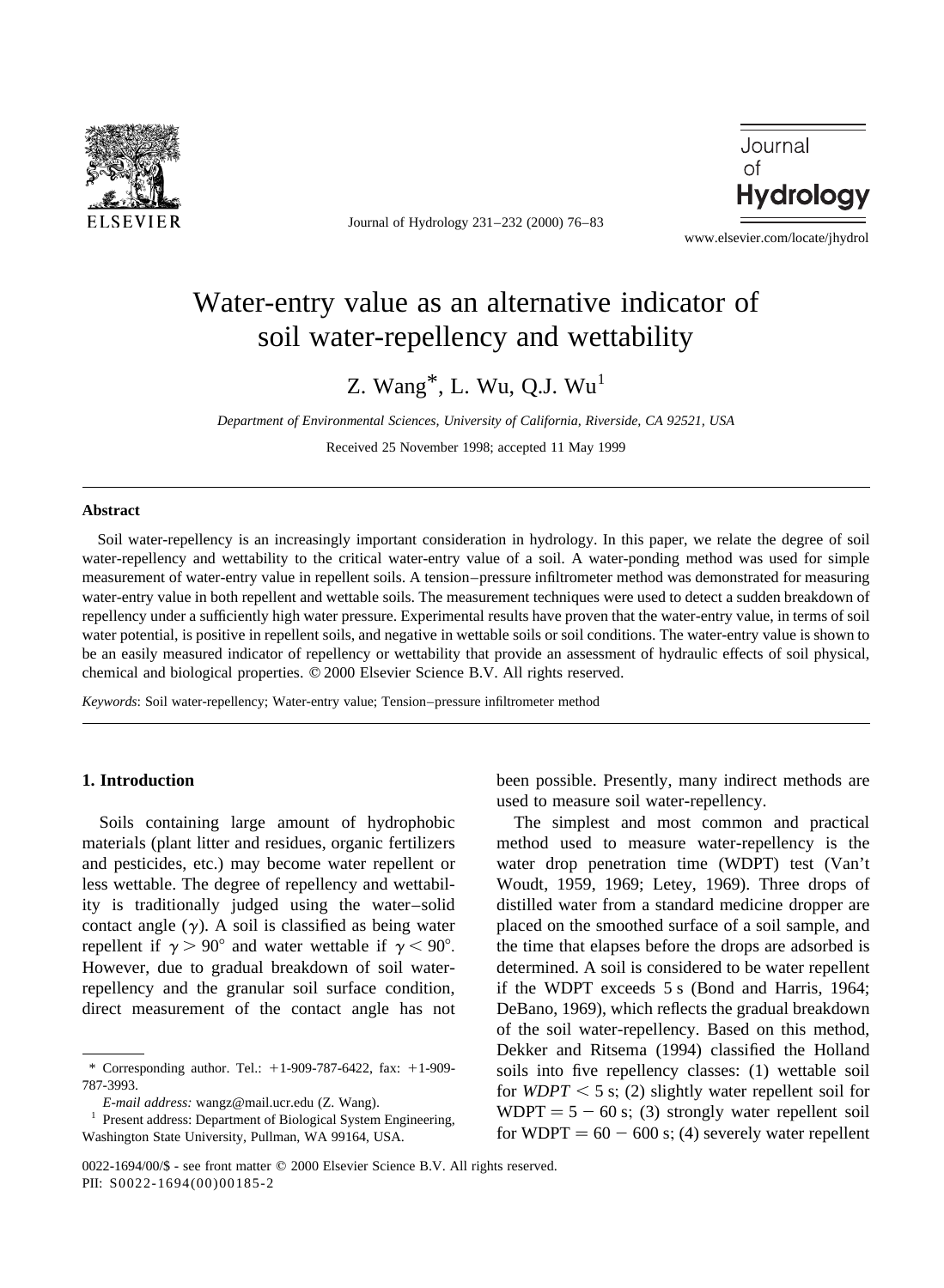soil for  $WDPT = 600 - 3600$  s; and (5) extremely water repellent soil for  $WDPT > 3600$  s.

Another common method for characterizing soil water-repellency is the alcohol percentage (AP) test (Letey, 1969; Watson and Letey, 1970). Water containing increasing concentrations of ethanol is applied in drop form to the surface of soil samples until a concentration is reached where immediate infiltration occurs. A high concentration indicates severe water repellency. While the water drop penetration time was designed to measure the gradual breakdown of repellency, the alcohol percentage test was used to induce and measure the instantaneous breakdown of repellency.

In this paper, we use water-entry value as an alternative indicator of soil water-repellency. By first imposing a low hydraulic pressure at the soil surface to prevent initial wetting of the soil and then increasing the pressure, a critical pressure (or water-entry value) was observed at the instantaneous breakdown of repellency or the start of infiltration. A water-ponding (WP) method was used for measuring the water-entry values of repellent soils, and a tension-pressure infiltrometer (TPI) method for measuring water-entry values in both wettable and repellent soils. Sample experimental results are presented to show the effects of soil initial moisture and organic matter contents on the change of water-entry value.

# **2. Hydraulics of repellency and wettability**

## *2.1. Water-entry and air-entry values*

The concepts of entry or bubbling pressures are used in fluid mechanics to characterize the start of fluid–fluid displacement in a porous medium (Bear, 1972). When a wetting fluid starts to displace a nonwetting fluid initially saturating the porous medium, the displacement capillary pressure (or suction) is called the wetting-fluid bubbling or entry value. Inversely, when a nonwetting fluid  $(y > 90^{\circ})$  starts to displace a wetting fluid, the threshold capillary pressure is called the nonwetting-fluid bubbling or entry value. The capillary pressure  $(h_c)$  is defined as

$$
h_{\rm c} = h_{\rm nw} - h_{\rm w} \tag{1}
$$

where  $h_w$  is the wetting fluid pressure at the fluid– fluid interface, and  $h_{nw}$  is the nonwetting fluid pressure at the interface. In the unsaturated zone, water is the wetting fluid and air is the nonwetting fluid. In a hydrophobic porous medium, however, water becomes a nonwetting fluid and air is the wetting fluid. If the soil air pressure  $h_{nw}$  below the wetting front is zero (i.e. at the atmospheric pressure), the capillary pressure is given by

$$
h_{\rm c} = -h_{\rm w} \tag{2}
$$

Thus, the water-entry value  $(h_{we})$  and air-entry value (*h*ae), in terms of capillary pressure heads, are equivalent to the negative of soil water potential. In this paper, we choose to express the entry values in soil water potentials for conveniences of hydraulic considerations. The water-entry value  $(h_{we})$  is hitherto referred to as the critical soil water potential  $(h_w)$  at which water starts to displace air in the porous medium. The air-entry value  $(h_{ae})$  is then the critical soil water potential  $(h_w)$  at which air starts to displace water in a porous medium. Therefore, the infiltration process involves water-entry at the wetting front and the drainage process involves air-entry at the soil surface. Detailed analyses of the entry values were also described by other authors (Bear, 1972; Hillel, 1980; Hillel and Baker, 1988; Jury et al., 1991; Kutilek and Nielsen, 1994).

Since water-entry value is the threshold for infiltration, and air-entry value for drainage, entry values can be estimated from the soil water retention curves (SWRCs). Although many authors have proposed various methods for estimating the values of  $h_{\text{we}}$  and  $h_{\text{ae}}$  based on SWRCs (Bouwer, 1964, 1966; Brooks and Corey, 1966; Mein and Larson, 1973; Morel-Seytoux and Khanji, 1974; Neuman, 1976; Brakensiek, 1977; Morel-Seytoux et al., 1996; Wang et al., 1997), these methods were found to result in very similar average values of *h*we and *h*ae (Mein and Larson, 1973; Wang et al., 1997). According to the most recent study of Wang et al. (1997), the values of  $h_{\text{we}}$  and  $h_{\text{we}}$  corresponding to the inflectional capillary pressure,  $h_c^*$ , on the wetting retention curve and the drainage retention curve, respectively, can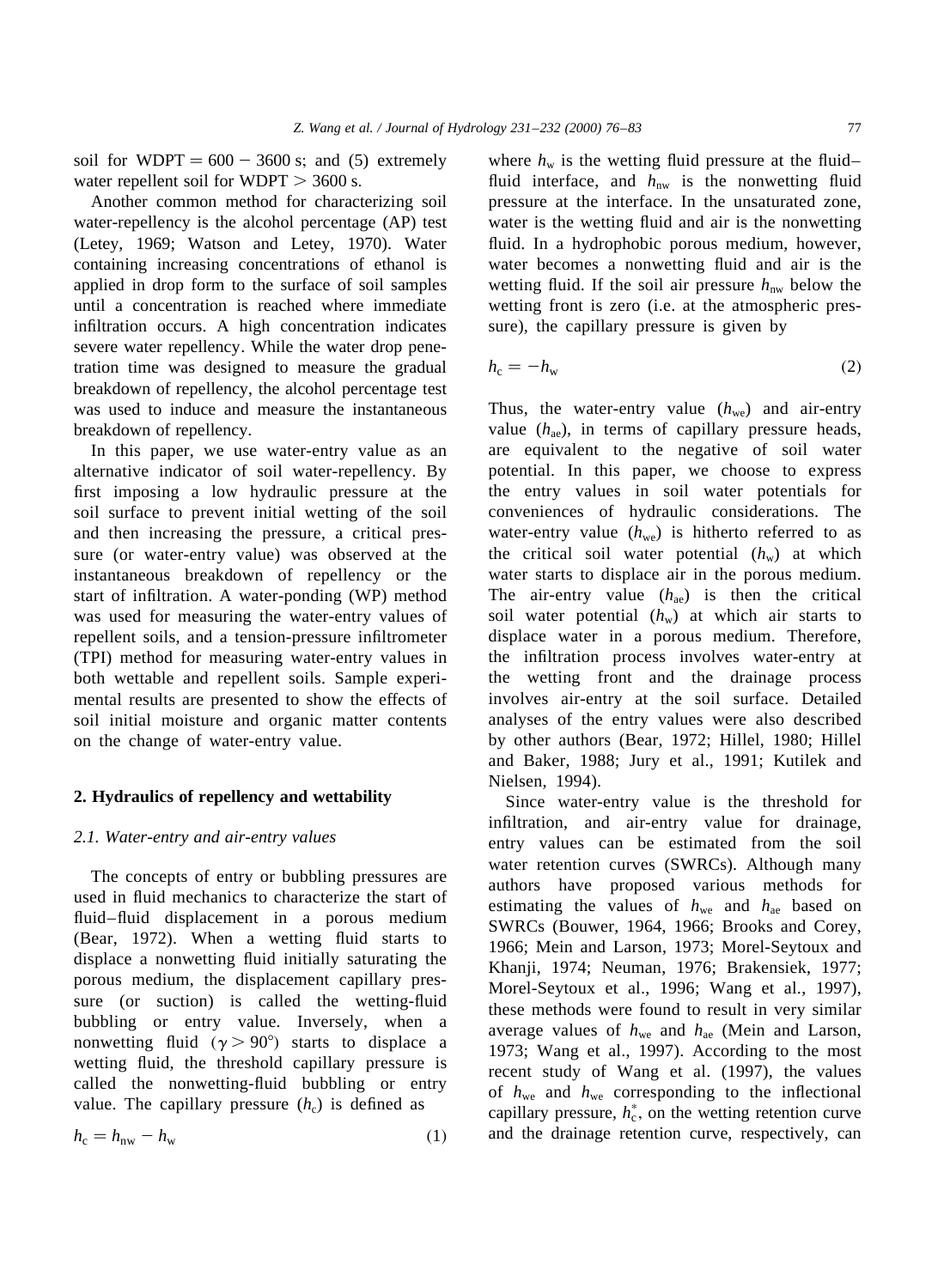

Fig. 1. Soil water retention curves for a wettable and a repellent soil. The  $h_{\text{we}}$  and  $h_{\text{ae}}$  denote water-entry and air-entry values of the porous soils, respectively.

be determined using

$$
h_{c}^{*} = \frac{1}{\alpha} \left[ \frac{n-1}{n(m+1) - n + 1} \right]^{1/n}
$$
  
= 
$$
\begin{cases} m^{1/n}/\alpha & \text{for } m = 1 - 1/n \\ 1/\alpha & \text{for } m = 1 - 2/n \end{cases}
$$
 (3)

The corresponding water saturation,  $S_e^*$ , on the retention curves can be calculated using

$$
S_e^* = \left[1 - \frac{n-1}{n(m+1)}\right]^m
$$
  
= 
$$
\begin{cases} (1+m)^{-m} & \text{for } m = 1 - 1/n \\ 0.5^m & \text{for } m = 1 - 2/n \end{cases}
$$
 (4)

where,  $\alpha$ , *m* and *n* are parameters of Van Genuchten (1980) model for SWRC.

The above SWRC method gives indirect estimations of static entry values for wettable soils. The entry values for a wettable soil can also be directly measured using a pressure infiltrometer method (Fallow and Elrick, 1996). In their method, the soil was initially saturated under positive pressures, then was gradually desaturated until air entry into the infiltrometer. This was followed by water entry into the soil. However, the water-entry value of the soil at the initial water content could not be detected in the process.

In a recent experiment, Wang et al. (1998a) found that the water-entry values for repellent soils were positive  $(h_{\text{we}} > 0)$ . An initially repellent soil was not wetted until a critical depth of ponding was reached. This critical ponding depth was considered the water-entry value of the repellent soil, as shown on a positive wetting retention curve in Fig. 1. Since soil water-repellency disappears when the soil is initially saturated or at a high initial water content (Dekker and Ritsema, 1994), the drainage retention curve of a repellent soil should be qualitatively the same as that for a wettable soil. The water-entry value  $(h_{we})$ is clearly affected by soil texture, structure, initial water content and the contact angle  $(y)$ . In wettable soils ( $\gamma$  < 90°),  $h_{\text{we}}$  was considered being equal to the capillary rise (Kutilek and Nielsen, 1994). In repellent soils,  $h_{\text{we}}$  should then be equivalent to the capillary drop.

#### *2.2. Potential and actual repellency and wettability*

A soil is less wettable when it is dry and contains organic matters. The contact angle increases with the increase of organic matter content. However, the repellent soil becomes wettable when soil water content is above a critical value. The *potential water repellency* was defined and measured on dried samples, whereas the *actual water repellency* was measured on samples with an initial water content (Dekker and Ritsema, 1994). Dekker and Ritsema (1996) also showed that the potential repellency increased with the drying temperature in the oven. The soil became more repellent under a drying temperature of  $65^{\circ}$ C than under  $25^{\circ}$ C. Both the soil water-repellency and the critical water content were dependent on the hydrophobic organic matter content in the soil.

For convenience of integrated analyses along with other soil properties (e.g. dry bulk density), we recommend here to measure the potential soil water wettability and potential soil water-repellency on samples dried under  $105^{\circ}$ C for at least 24 h. The dried samples need to be cooled down to room temperature before measurement for potential water-entry values.The actual soil water-repellency and wettability are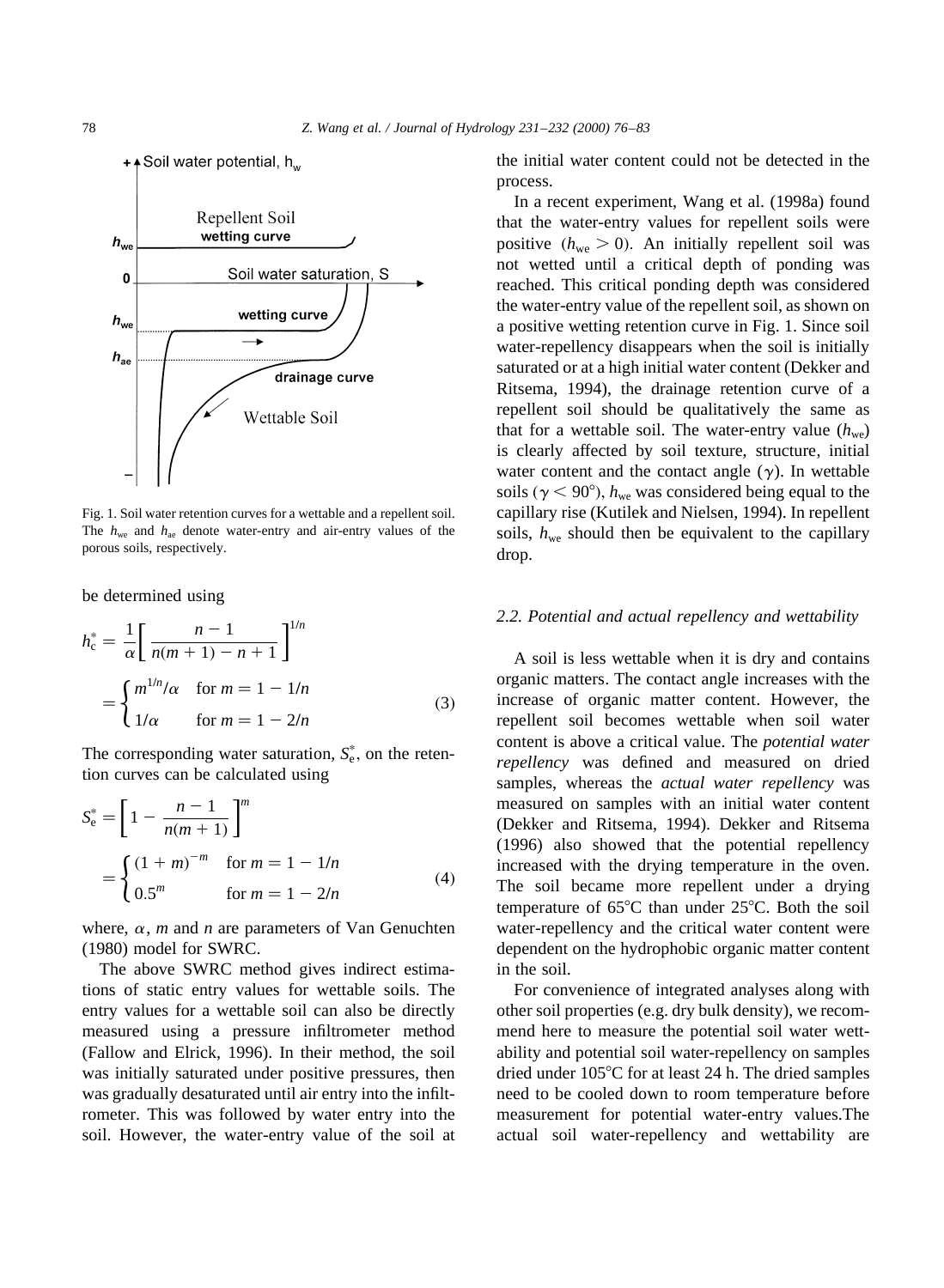

Fig. 2. WP method for measurement of water-entry value ( $h_{\text{we}}$ ) of a repellent soil (contact angle  $\gamma > 90^{\circ}$ ) : (a) water ponding on soil surface; (b) equivalent capillary depression method; and (c) Ring insertion in the field.



Fig. 3. Tension–Pressure Infiltrometer method for measurement of water-entry value  $(h_{we})$  to quantify the soil water wettability or repellency.  $V_1$  is a two-way valve and  $V_2$  is a three-way valve.

measured under other conditions with initial soil water contents.

# **3. Methods for measuring water-entry value**

# *3.1. The water-ponding method for measurement of soil water-repellency*

In this method, the repellent soil is packed into a transparent tube  $(2-5 \text{ cm } i.d.)$ , as shown in Fig. 2a. The inside wall of the test tube should be treated with repellent materials (e.g. Teflon dry film lubricant) before packing to prevent preferential edge flow down the tube. The soil sample should be placed on a porous plate or cheesecloth to prevent air entrapment during the test. The soil surface must be leveled and covered with a filter paper or cheesecloth under the porous plate to prevent soil surface disruption by water flow. By increasing the ponding depth of water on the soil surface (Fig. 2a), one will notice a critical depth at which water suddenly starts to infiltrate into the soil. This critical depth is the water-entry value,  $h_{\text{we}}$ , of the repellent soil. The magnitude of  $h_{\text{we}}$  indicates the degree of water repellency. An equivalent method is to lower the transparent tube into the water, as shown in Fig. 2b, the water-entry value equals to the critical capillary depression at which water starts to infiltrate into the soil. The in situ water-entry value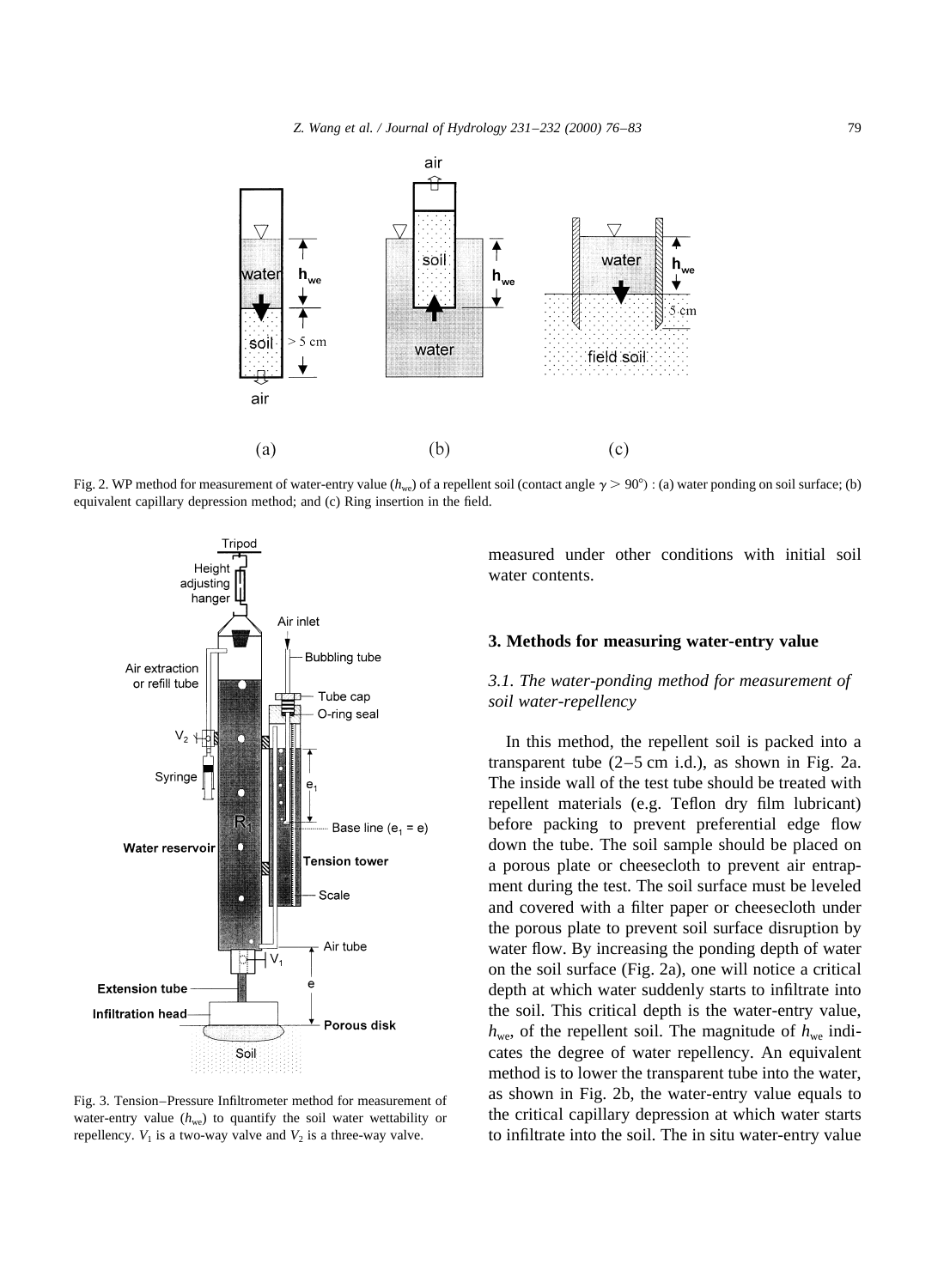of a repellent field soil can be measured by using an insertion ring (5–10 cm i.d.), as shown in Fig. 2c. Water is added to soil surface inside the ring until the water-entry value is observed.

### *3.2. Tension-pressure infiltrometer method*

The water-entry value can also be used to evaluate wettability of a soil. In this case, the soil–water interface is initially provided with a sufficiently high suction to prevent the soil from being wetted. The suction is gradually reduced until water enters the soil. For the purpose of measuring potential and actual wettability ( $\gamma$  < 90°) in terms of water-entry value at any initial water content, a TPI was designed based on designs of tension infiltrometer (Perroux and White, 1988) and Guelph pressure infiltrometer (Fallow and Elrick, 1996).

As shown in Fig. 3, the TPI is composed of five parts: a transparent Mariotte reservoir *R*1, a transparent tension tower  $R_2$ , a transparent Vinyl extension tube, a cylinder-shaped infiltration head, and a porous disk glued to the bottom of the infiltration head. This design of TPI is slightly different from the design of a tension infiltrometer (Perroux and White, 1988) where the infiltration disk was a perforated plastic plate wrapped with a layer of Nylon membrane. Since the Nylon cloth was easily broken or clogged at the soil surface, we used a porous ceramic disk in the places of the plastic plate and the Nylon cloth. The capillary airentry value of the ceramic disks (5 cm in diameter) was in the range of 30–70 cm of water height. The TPI can be hung on a tripod with height adjustment mechanisms to maintain a minimum and constant pressure at infiltration surface (disk–soil interface). The flexible extension tube was used to adjust the infiltration head to achieve good contact between the soil and the infiltration disk.

The soil water pressure at the infiltration surface is regulated in the tension tower by adjusting the height  $e_1$  of the bubbling tube relative to  $e$ , the vertical distance between the air tube and the disk surface. When the bubbling tube is set at the "base line" defined by  $e_1 = e$ , the pressure at the infiltration surface is zero. When  $e_1 > e$ , a negative pressure head (suction) is imposed, and when  $e_1 \leq e$ , a positive pressure head (ponding) will result. The water pressure head  $(h_0)$  at the infiltration surface is calculated as

$$
h_0 = e - e_1 = e - (z_1 - z_2) \tag{5}
$$

where  $z_1$  is the water level in the tension tower and  $z_2$ the water level in the bubbling tube (Fig. 3).

The procedure to measure the wettability (waterentry value) of a soil using a TPI starts from a high negative initial pressure at the soil surface. The specific procedures include: (1) push down the bubbling tube to the bottom of the tension tower; (2) hold the infiltrometer head in the air (i.e. not in contact with or directly above the soil surface), turn off valve  $V_2$ , and turn on valve  $V_1$  in sequence (Fig. 3). Water will flow out from the infiltration disk with a decreasing rate; (3) extract air out of the head space of water reservoir  $R_1$  using a syringe attached to valve  $V_2$ , until water level,  $z_2$ , in the bubbling tube decreased close to (but not exceed)  $z_2 = z_1 - e - c$ , where *c* is the air-entry (bubbling) value of the ceramic disk; and (4) turn off valve  $V_2$ . Once the infiltrometer head is placed at the soil surface, water will not infiltrate due to the condition  $h_0 < h_{\text{we}}$ . By gently moving the bubbling tube upward or releasing air through a small needle, soil water potential at the infiltration surface increases. One will notice a critical value of  $z_2^*$  and  $z_1^*$  (Fig. 3) at which water starts infiltrating with a noticeable flow rate. The critical value  $h_0^* = e - (z_2^* - z_1^*)$  is the water-entry value (*h*we) of the soil (Fig. 3). The value of  $h_{we}$  for hydrophobic (or water repellent) soil, although could be easily measured using the WP method (Wang et al., 1998b), can also be measured using TPI following the above procedure. An insertion ring (Fig. 2c) should be attached to the disk head and inserted into the soil. The critical value of  $h_0^* = e - (z_2^* - z_1^*)$  for a repellent soil is positive.

## *3.3. Example measurement results*

Both repellency and wettability vary with soil type and with state variables such as initial water, clay and organic matter contents, soil pH values and temperature or fire experiences, the presence of fungal mycelium, and others (Letey et al., 1975). Example measurement results using WP and TPI methods are presented here to demonstrate the effects of initial soil water, clay and organic matter contents on repellency and wettability of selected soils.

Three types of oven-dried soils, a water-repellent coarse sand, a water-wettable fine sand, and a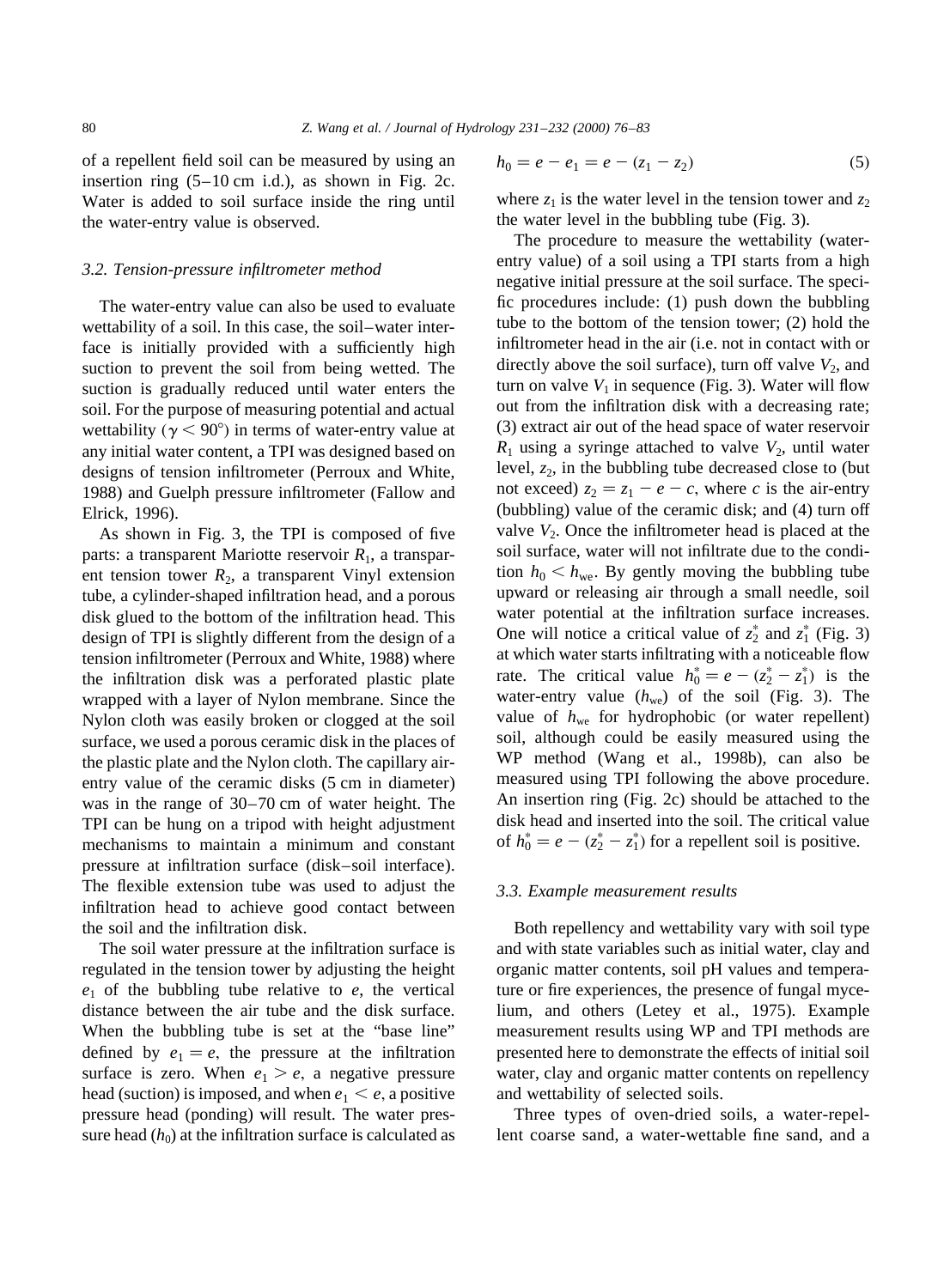| Medium type                        | Dry bulk<br>density $\gamma_d$<br>$(g/cm^3)$ | Initial water<br>content $\theta_0$<br>$\text{cm}^3/\text{cm}^3$ ) | Organic matter<br>content OMC<br>$(% \text{ wt.})$ | Clay content<br>CC(%) | Water-entry<br>potential $h_{we}$<br>(cm H <sub>2</sub> O) | Water drop<br>penetration<br>time (min) |
|------------------------------------|----------------------------------------------|--------------------------------------------------------------------|----------------------------------------------------|-----------------------|------------------------------------------------------------|-----------------------------------------|
| Water repellent sands <sup>a</sup> |                                              |                                                                    |                                                    |                       |                                                            |                                         |
| 1st layer (humose topsoil)         | 1.41                                         | $\mathbf{0}$                                                       | 20                                                 | $<$ 3                 | 12                                                         | >60                                     |
| 2nd layer (transitional)           | 1.54                                         | $\mathbf{0}$                                                       | 4                                                  | $\leq$ 3              |                                                            | $10 - 60$                               |
| 3rd horizon (bottom)               | 1.59                                         | $\mathbf{0}$                                                       | $<$ 5                                              | $\leq$ 3              | $\overline{2}$                                             | $1 - 10$                                |
| Water wettable sand                |                                              |                                                                    |                                                    |                       |                                                            |                                         |
| Initially dry                      | 1.52                                         | $\mathbf{0}$                                                       | 0.15                                               | 1.6                   | $-11$                                                      | $\Omega$                                |
| Initially wet                      | 1.52                                         | 0.31                                                               | 0.15                                               | 1.6                   | $-23$                                                      | $\overline{0}$                          |
| Wettable loamy sand                |                                              |                                                                    |                                                    |                       |                                                            |                                         |
| Manure treated (50 ton/ha)         | 1.61                                         | $\mathbf{0}$                                                       | 1.12                                               | 8                     | $-13$                                                      | $\Omega$                                |
| Without manure                     | 1.69                                         | $\mathbf{0}$                                                       | 0.89                                               | 10                    | $-25$                                                      | $\mathbf{0}$                            |

Properties of the packed porous media used for measurement of water-entry value

Sands of Ouddorp, The Netherlands.

Table 1

water-wettable loamy sand (Table 1) were used for determining their potential repellency or wettability. Properties of the three-layer Ouddorp repellent sands were described in detail by Ritsema et al. (1993). The silicon fine sand was purchased from a local store. The loamy sand was taken from an agricultural field in Bakersfield, California. The bulk samples of Bakersfield soil were taken from two neighboring plots: one treated with 50 tons per hectare of dairy manure, the other was not treated with any organic amendment. The water-entry values  $(h_{we})$  of the repellent sands were measured using the water ponding method (Fig. 2a). The entry values of the wettable soils were measured using the TPI method (Fig. 3). As shown in Table 1, the repellent sands exhibited positive water-entry values  $(h_{we})$ , and the wettable soils had negative values.

Fig. 4 shows the effects of initial water content on the magnitude of water-entry value. The initially dry silicon sand exhibited a water-entry value  $h_{we} =$  $-11$  cm of water (Fig. 4a), whereas the initially wet sand had  $h_{we} = -23$  cm of water (Fig. 4b). These two values show the strong dependence of wettability on the initial water content. This also indicates that the unsaturated flow will be more likely to enter the initially wet sand rather than the initially dry sand.

As shown in Fig. 5, soil wettability is also severely affected by the organic matter and clay content. The manure treated loamy sand was less wettable  $(h_{\text{we}} = -13 \text{ cm}, \text{ Fig. 5a})$  than the same soil without manure treatment ( $h_{we} = -25$  cm, Fig. 5a). This also

reveals that flow in soils are affected by chemical and biological properties. Such compound effects are reflected in the water-entry value.

## **4. Discussion and conclusions**

We presented a hydraulic method to measure repellency and wettability of a soil or any other porous medium. An initially low water pressure is imposed at the soil surface. By gradully increasing the source pressure head, a critical pressure, the water-entry value, is realized at which water starts to infiltrate, overcoming the repellent forces in the soil. The water-entry value is a hydraulic representation of the water drop penetration time. Two simple methods, the WP and TPI method, were developed for quick measurement of soil water-repellency and wettability. Experiments were also conducted to demonstrate the effects of initial soil water, clay and organic matter contents on repellency and wettability.

The magnitude of water-entry value reflects the combined effects of various soil properties and state variables on water mobility in the soil. It is a hydraulic indicator of soil water-repellency or wettability. The water-entry value has been used in many simulation models for predicting infiltration, identifying the onset of wetting front instability, and calculating the size and speed of fingered preferential flow (Morel-Seytoux and Khanji, 1974; Neuman, 1976; Wang et al., 1997, 1998b). The concept can also be directly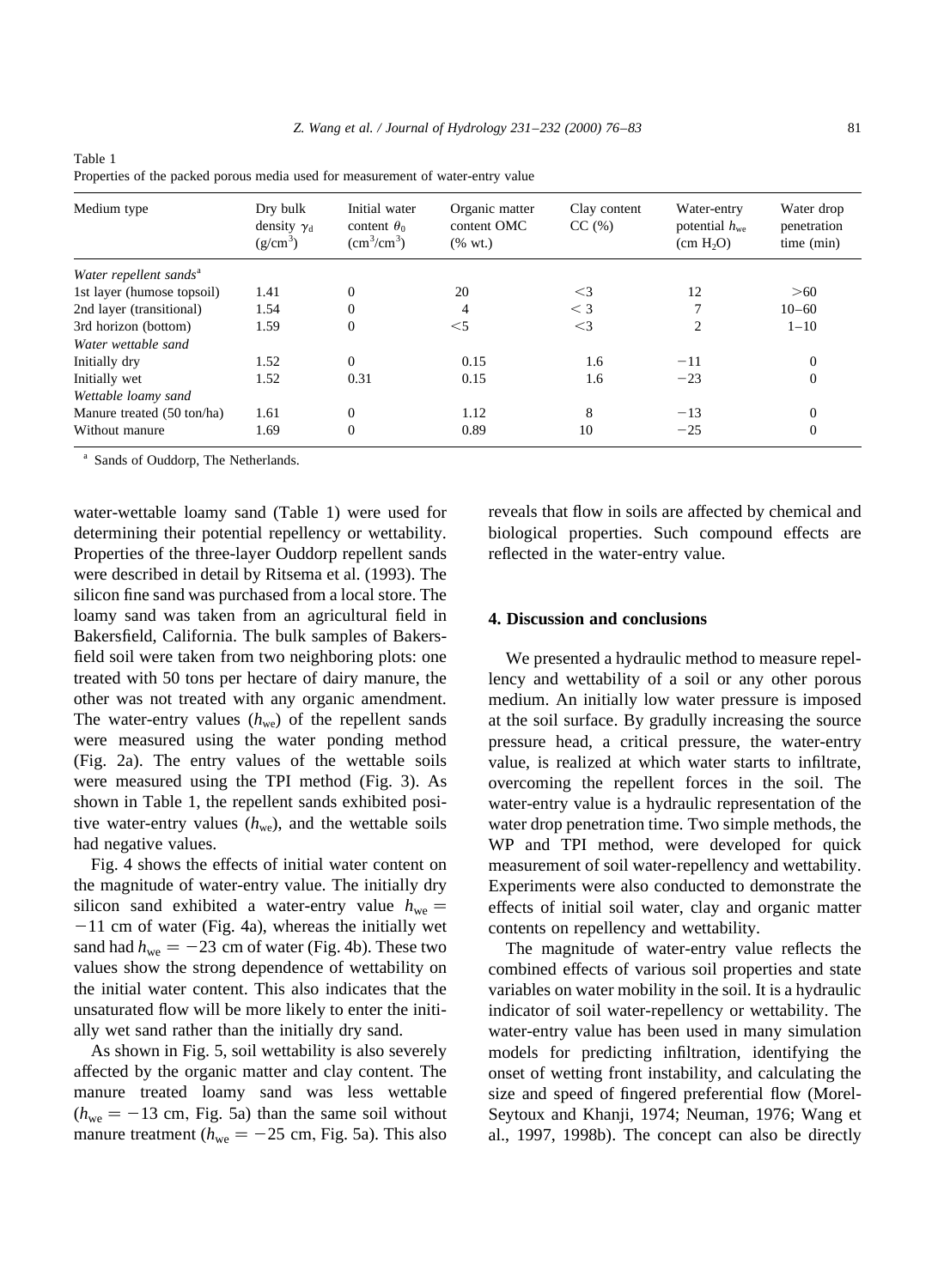

Fig. 4. Water infiltration into: (a) an initially dry sand; and (b) an initially wet sand, showing the effects of initial water content on water-entry value.

used to reduce runoff and increase infiltration in repellent soils by applying a greater depth of water than the water-entry value in the field.

We tend to believe that the potential soil waterrepellency and wettability (water-entry value of dry soil) is mainly affected by soil organic matter and clay contents as well as the dry bulk density. Thus, the water-entry value may be empirically predicted utilizing the soil survey data. The actual soil water wettability (water-entry value of wet soil) is altered from the potential water-entry value due to different initial



Fig. 5. Water infiltration into: (a) a manure treated loamy sand; and (b) the loamy sand without manure treatment, showing the potential effects of organic mater and clay contents on the magnitude of water-entry value.

water saturation. This can also be predicted using a functional relation based on theoretical and experimental analyses. The concept of water-entry value can be directly used in hydrologic models. It might also be used in design and practice of surface irrigation where high ponding of water is necessary to enhance infiltration in repellent soils.

# **Acknowledgements**

The authors wish to thank John Letey and Williams A. Jury for their helpful comments on the manuscript.